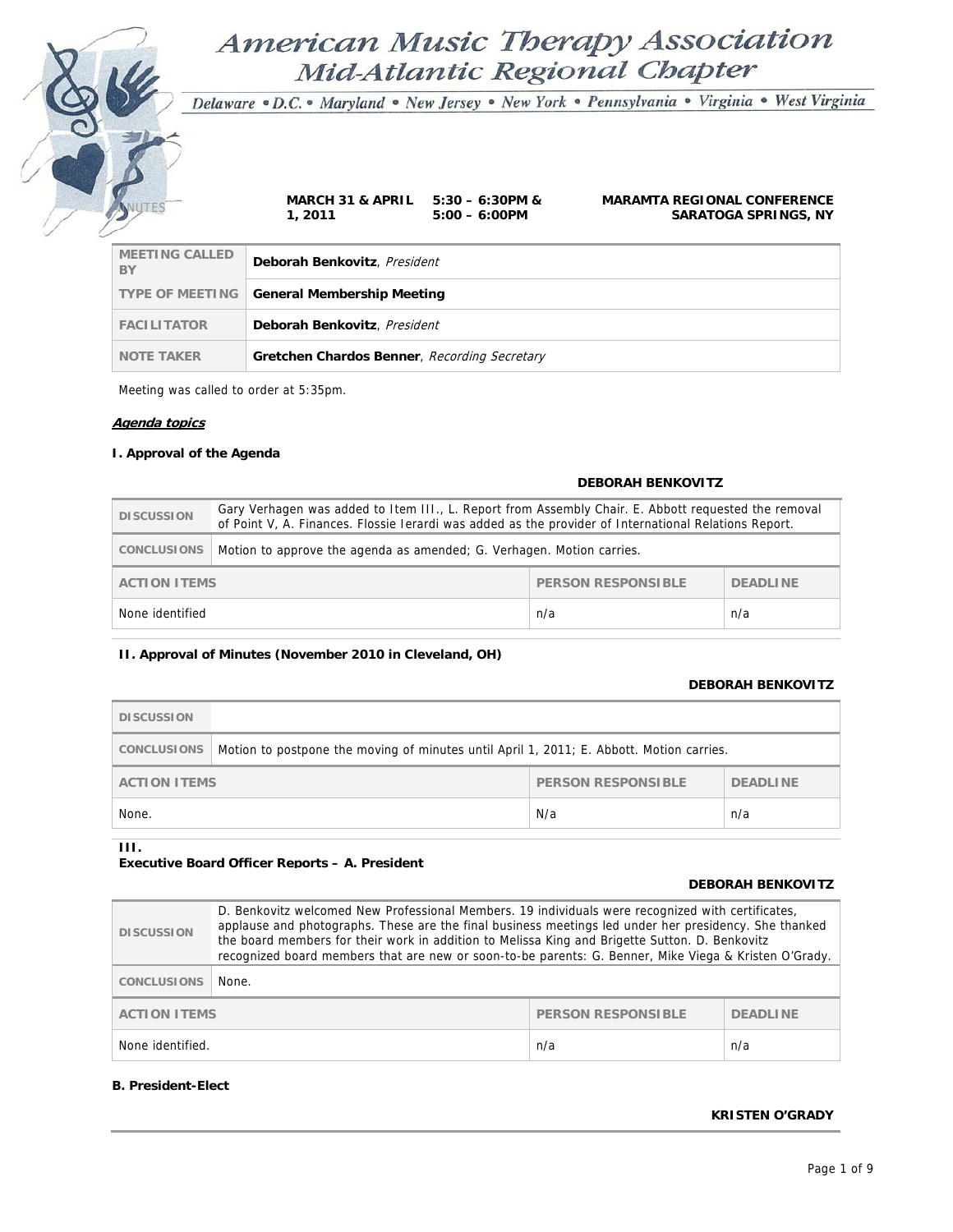| <b>DISCUSSION</b>                                            | Her job assists board members transitioning their roles, and to submit proposed changes to the bylaws<br>which will be addressed later during the business meeting. |  |
|--------------------------------------------------------------|---------------------------------------------------------------------------------------------------------------------------------------------------------------------|--|
| CONCLUSIONS                                                  | None.                                                                                                                                                               |  |
| PERSON RESPONSIBLE<br><b>DEADLINE</b><br><b>ACTION ITEMS</b> |                                                                                                                                                                     |  |
| None identified<br>n/a<br>n/a                                |                                                                                                                                                                     |  |

## **C. Immediate Past President**

### **BRIAN ABRAMS**

| <b>DISCUSSION</b>                                | One of the last responsibilities under the presidential arch is chairing the Nominations Committee. B.<br>Abrams presented the slate of the 2011 - 2013 candidates. Candidates for President Elect were Melissa<br>King and Julie Neal. The candidate for Vice President of Membership was Marie Gainsford. Candidates for<br>Conference Planning-Elect were Mark Ahola and B. Sutton. The candidate for GR Chair was Maria Hricko<br>Fay. The candidates for PR Chair were John Carpente and Gabby-Ritter Cantesanu. The candidate for<br>treasurer was Noel Anderson. The slate for AMTA Assembly of Delegates included 46 members. He<br>thanked the nominating Committee Members Molly Griest, Nicole Hahna, Beth McLaughlin, K. O'Grady &<br>G. Verhagen under his Chair Leadership. Members were reminded that the slate is open until tomorrow<br>evening's business meeting. |                 |     |
|--------------------------------------------------|--------------------------------------------------------------------------------------------------------------------------------------------------------------------------------------------------------------------------------------------------------------------------------------------------------------------------------------------------------------------------------------------------------------------------------------------------------------------------------------------------------------------------------------------------------------------------------------------------------------------------------------------------------------------------------------------------------------------------------------------------------------------------------------------------------------------------------------------------------------------------------------|-----------------|-----|
| <b>CONCLUSIONS</b>                               | None.                                                                                                                                                                                                                                                                                                                                                                                                                                                                                                                                                                                                                                                                                                                                                                                                                                                                                |                 |     |
| <b>ACTION ITEMS</b><br><b>PERSON RESPONSIBLE</b> |                                                                                                                                                                                                                                                                                                                                                                                                                                                                                                                                                                                                                                                                                                                                                                                                                                                                                      | <b>DEADLINE</b> |     |
| None identified.                                 |                                                                                                                                                                                                                                                                                                                                                                                                                                                                                                                                                                                                                                                                                                                                                                                                                                                                                      | n/a             | n/a |

## **D. Membership**

## **GENE ANN BEHRENS**

| <b>DISCUSSION</b>                                                     | G. Behrens explained her position and tasks of tracking membership within the region. Additionally how<br>her role can support members via telephone calls to individuals that are no longer members of AMTA. She<br>reported that at the end of 2010 fourth quarter for the first time, there was a small increase in<br>membership in comparison with prior year. There was a 17% increase in student membership.<br>Professional membership still decreased by 4% and graduate student membership decreased by 1%.<br>Approximately twenty new professional membership packets were distributed since last year's regional<br>conference. There were 4 requests for the Regional Members' Support Fund to assist the payment of<br>AMTA Dues. For the second year in a row new professionals were recognized during conference.<br>Attendees applauded this new initiative. Her position also distributes cards for members needing support.<br>She is organizing podcasts under the Members Only Section with four pilot sessions. All of the forms are<br>accessible online in order to receive CMTE Credits. She thanked members for their support as she<br>completes her service term. |                           |                 |
|-----------------------------------------------------------------------|------------------------------------------------------------------------------------------------------------------------------------------------------------------------------------------------------------------------------------------------------------------------------------------------------------------------------------------------------------------------------------------------------------------------------------------------------------------------------------------------------------------------------------------------------------------------------------------------------------------------------------------------------------------------------------------------------------------------------------------------------------------------------------------------------------------------------------------------------------------------------------------------------------------------------------------------------------------------------------------------------------------------------------------------------------------------------------------------------------------------------------------------------------------------------------------------|---------------------------|-----------------|
| <b>CONCLUSIONS</b>                                                    | None.                                                                                                                                                                                                                                                                                                                                                                                                                                                                                                                                                                                                                                                                                                                                                                                                                                                                                                                                                                                                                                                                                                                                                                                          |                           |                 |
| <b>ACTION ITEMS</b>                                                   |                                                                                                                                                                                                                                                                                                                                                                                                                                                                                                                                                                                                                                                                                                                                                                                                                                                                                                                                                                                                                                                                                                                                                                                                | <b>PERSON RESPONSIBLE</b> | <b>DEADLINE</b> |
| Send G. Behrens news for members that may need a card for<br>support. |                                                                                                                                                                                                                                                                                                                                                                                                                                                                                                                                                                                                                                                                                                                                                                                                                                                                                                                                                                                                                                                                                                                                                                                                | <b>Members</b>            | As needed       |

## **E. Conference**

## **NINA GALERSTEIN**

| <b>DISCUSSION</b>                         | N. Galerstein explained that her job includes overseeing the conference and assisting with the conference<br>program. She thanked presenters and all of the individuals involved with planning the conference. M.<br>Viega mentioned that the 2012 MARAMTA Conference will be held in Timonium, MD near Baltimore. The<br>conference hotel has affordable room rates. Terel Jackson is the Local Host and members of the Local<br>Committee stood for applause and recognition. |                 |
|-------------------------------------------|---------------------------------------------------------------------------------------------------------------------------------------------------------------------------------------------------------------------------------------------------------------------------------------------------------------------------------------------------------------------------------------------------------------------------------------------------------------------------------|-----------------|
| <b>CONCLUSIONS</b>                        | None.                                                                                                                                                                                                                                                                                                                                                                                                                                                                           |                 |
| PERSON RESPONSIBLE<br><b>ACTION ITEMS</b> |                                                                                                                                                                                                                                                                                                                                                                                                                                                                                 | <b>DEADLINE</b> |
| None identified.<br>n/a<br>n/a            |                                                                                                                                                                                                                                                                                                                                                                                                                                                                                 |                 |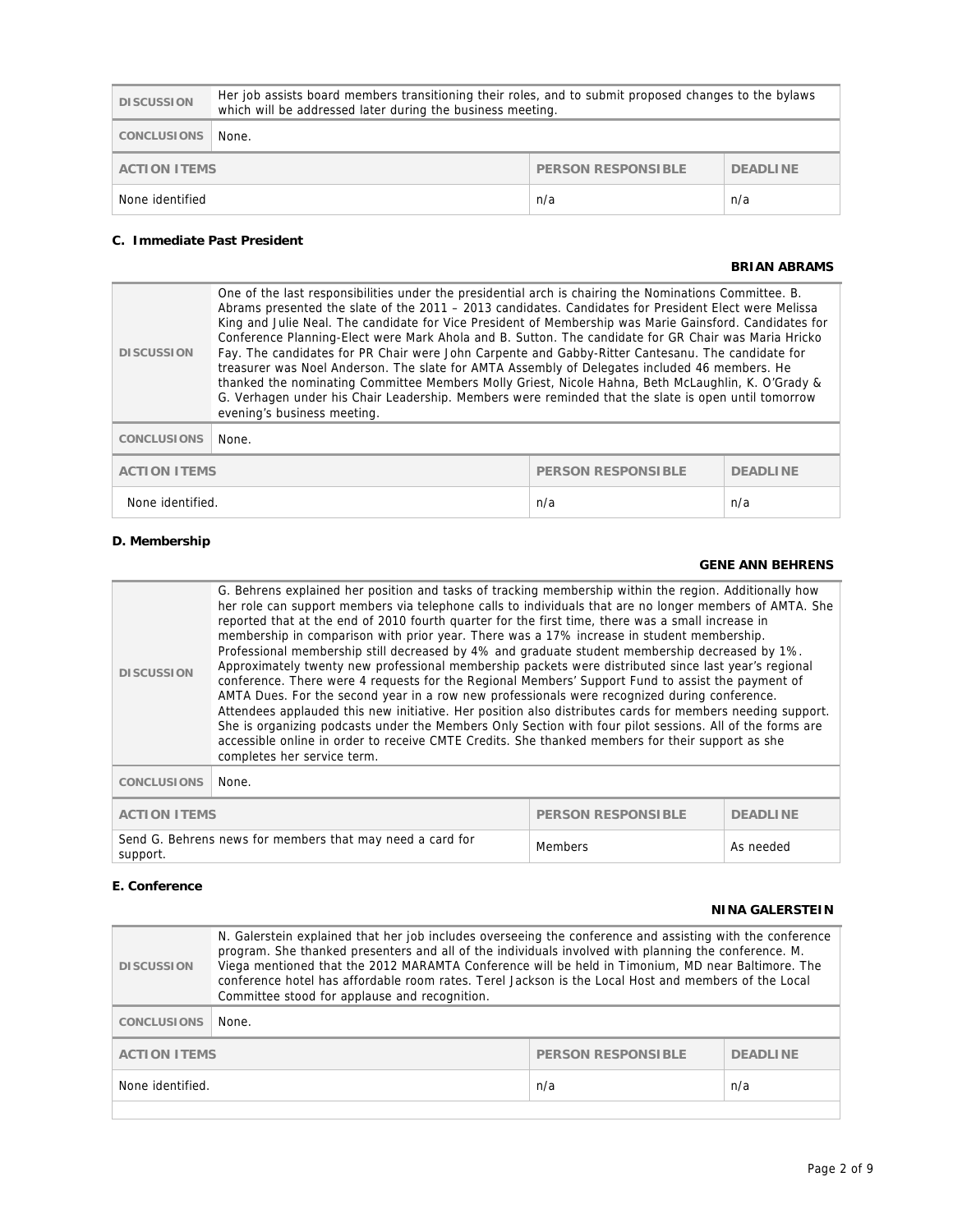## **F. FINANCES**

## **i.** FINANCES **ELAINE ABBOTT**

| <b>DISCUSSION</b>                                                   | E. Abbott shared that MARAMTA is financially solvent. 27, 104.83. Bank of America 47000 FY 2011-2 012<br>Budget was approved with all of the budget line items requested were accepted. This conference should<br>yield reasonable income. |  |  |
|---------------------------------------------------------------------|--------------------------------------------------------------------------------------------------------------------------------------------------------------------------------------------------------------------------------------------|--|--|
| <b>CONCLUSIONS</b>                                                  | None.                                                                                                                                                                                                                                      |  |  |
| <b>PERSON RESPONSIBLE</b><br><b>ACTION ITEMS</b><br><b>DEADLINE</b> |                                                                                                                                                                                                                                            |  |  |
| None identified<br>n/a<br>n/a                                       |                                                                                                                                                                                                                                            |  |  |
| <b>GOVERNMENT RELATIONS</b><br><b>CAROL ANN BLANK</b><br>G.         |                                                                                                                                                                                                                                            |  |  |

| <b>DISCUSSION</b>   | C. Blank shared that there are now 4 state tasks forces within the region: NJ, NY (Headed by D.<br>Polen), PA (Headed by Valerie Uschock), & VA (headed by _ Stewart). She encouraged attendees at<br>tomorrow morning's advocacy session for increased involvement with the national push for a state<br>recognition operational planning. |                           |                 |
|---------------------|---------------------------------------------------------------------------------------------------------------------------------------------------------------------------------------------------------------------------------------------------------------------------------------------------------------------------------------------|---------------------------|-----------------|
| <b>CONCLUSIONS</b>  | None.                                                                                                                                                                                                                                                                                                                                       |                           |                 |
| <b>ACTION ITEMS</b> |                                                                                                                                                                                                                                                                                                                                             | <b>PERSON RESPONSIBLE</b> | <b>DEADLINE</b> |
| None identified     | n/a<br>n/a                                                                                                                                                                                                                                                                                                                                  |                           |                 |

## **H. Public Relations**

## **MEGHAN HINMAN**

| <b>DISCUSSION</b>   | M. Hihnman explained her job and the AMTA Materials are available for members. These items may be<br>requested through the MARAMTA Website. New materials on the website include slide shows a template<br>and skeleton version for presentations. |                    |                 |
|---------------------|----------------------------------------------------------------------------------------------------------------------------------------------------------------------------------------------------------------------------------------------------|--------------------|-----------------|
| <b>CONCLUSIONS</b>  | None.                                                                                                                                                                                                                                              |                    |                 |
| <b>ACTION ITEMS</b> |                                                                                                                                                                                                                                                    | PERSON RESPONSIBLE | <b>DEADLINE</b> |
| None identified     |                                                                                                                                                                                                                                                    | n/a                | n/a             |

## **I. Student Affairs**

## **KRISTEN VOGT & SUE HADLEY**

| <b>DISCUSSION</b>      | S. Hadley and Kristyn Vogt talked about the student scholarships: Graudate – Rachel Sectata<br>(Immaculata), 3 sophomores - Kelly Enza (Nazareth), Ashley Taylor & Megan Neal (Slippery Rock<br>University (SRU)), Megan Robinson (Molloy), and Kristyn Maldune (Nazareth). Club awards were awarded<br>to SUNY Fredonia & Temple University. She thanked the judges E. Abbott, Flossie Ierardi & M. Viega.<br>There were nine applicants for Jenny Shinn Memorial Scholarship with 3 judges E. Abott, N. Steele &<br>___. This year the students are canning for Japan. This year's fundraisers are tote bags for purchase in<br>the Exhibit Hall for eight dollars, mugs, t-shirts & notebooks. This morning there were 36 students that<br>participated in service project with children and older adults. There were a total of 11 groups supervised<br>by music therapists. Finally MAR Passages was held by SRU in 2010 and next year it will be hosted by<br>Molloy College on Saturday, October 15, 2011 (eighth annual conference)! Any student or early<br>professional may present. |                           |                 |
|------------------------|------------------------------------------------------------------------------------------------------------------------------------------------------------------------------------------------------------------------------------------------------------------------------------------------------------------------------------------------------------------------------------------------------------------------------------------------------------------------------------------------------------------------------------------------------------------------------------------------------------------------------------------------------------------------------------------------------------------------------------------------------------------------------------------------------------------------------------------------------------------------------------------------------------------------------------------------------------------------------------------------------------------------------------------------------------------------------------------------|---------------------------|-----------------|
| <b>CONCLUSIONS</b>     | None.                                                                                                                                                                                                                                                                                                                                                                                                                                                                                                                                                                                                                                                                                                                                                                                                                                                                                                                                                                                                                                                                                          |                           |                 |
| <b>ACTION ITEMS</b>    |                                                                                                                                                                                                                                                                                                                                                                                                                                                                                                                                                                                                                                                                                                                                                                                                                                                                                                                                                                                                                                                                                                | <b>PERSON RESPONSIBLE</b> | <b>DEADLINE</b> |
| None identified<br>n/a |                                                                                                                                                                                                                                                                                                                                                                                                                                                                                                                                                                                                                                                                                                                                                                                                                                                                                                                                                                                                                                                                                                |                           | n/a             |

## **J. HISTORIAN**

## **CAROL SHULTIS**

| <b>DISCUSSION</b> | C. Shultis discussed a display that was created for the recent AMTA Conference to highlight the<br>achievments of music therapy over the past sixty years. As a result, a submission to the regional<br>newsletter requested older pictures of historical music therapists within the region for addition to the<br>regional archives. Thankfully this resulted in the gain of additional historical information. |
|-------------------|-------------------------------------------------------------------------------------------------------------------------------------------------------------------------------------------------------------------------------------------------------------------------------------------------------------------------------------------------------------------------------------------------------------------|
| CONCLUSIONS       | None.                                                                                                                                                                                                                                                                                                                                                                                                             |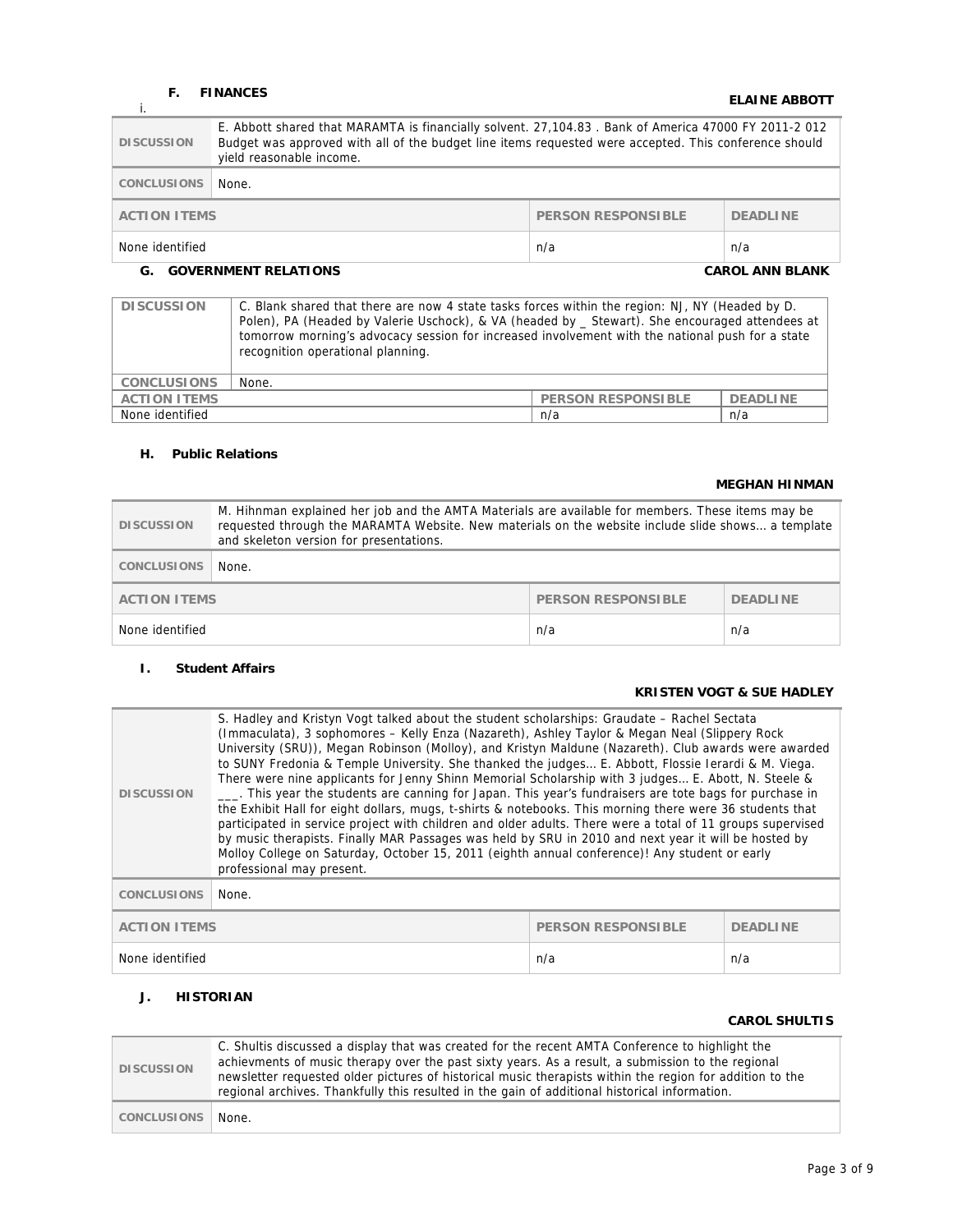| <b>ACTION ITEMS</b> | <b>PERSON RESPONSIBLE</b> | <b>DEADLINE</b> |
|---------------------|---------------------------|-----------------|
| None identified     | n/a                       | n/a             |

## **K. ARCHIVIST**

### **SR. DONNA M. BECK**

| <b>DISCUSSION</b>                                                   | D. Benkovitz mentioned that Sr. Donna M. Beck is retiring as Archivist and received an award during the<br>conference's Opening Session. Until 2005 Marywood University hosted the regional archives. They are<br>currently housed by Duquesne University. For the several past years there have been student<br>scholarships for individuals organizing the archives Meredith Loudermilk, Emily Plassman & Katie Myers.<br>An external hard drive was purchased for digital archive purposes. |  |  |
|---------------------------------------------------------------------|------------------------------------------------------------------------------------------------------------------------------------------------------------------------------------------------------------------------------------------------------------------------------------------------------------------------------------------------------------------------------------------------------------------------------------------------------------------------------------------------|--|--|
| <b>CONCLUSIONS</b>                                                  | None.                                                                                                                                                                                                                                                                                                                                                                                                                                                                                          |  |  |
| <b>ACTION ITEMS</b><br><b>PERSON RESPONSIBLE</b><br><b>DEADLINE</b> |                                                                                                                                                                                                                                                                                                                                                                                                                                                                                                |  |  |
| None identified<br>n/a<br>n/a                                       |                                                                                                                                                                                                                                                                                                                                                                                                                                                                                                |  |  |

### **L. Assembly Business**

## **GARY VERHAGEN**

| <b>DISCUSSION</b>                                                   | G. Verhagen reminded members that the Assembly Delegates are members' voice to the Assembly. The<br>job is to represent interests to the policy making body of AMTA. As you read things and hear information,<br>contact delegates in order for your voices to be heard on the subject matter. It would be helpful to know<br>the interests of constituents from first-hand accounts. The AMTA Assembly met at the AMTA Conference<br>in Cleveland, Ohio. Whether it is fiduciary or policy it is brought to the AMTA Board of Directors. AMTA is<br>fiscally sound and the dues recommendation for 2012 is to remain the same. The two important matters<br>were motions to limit the use of training acronym: professional designations, credentials, degrees. For<br>example spell out Neurological Music Therapy as opposed to merely NMT. In all AMTA related<br>publications and members are encouraged similarly to limit the use of acronyms and follow the same<br>policy. ETAB (educational training & advisory board) is to be the forward thinking body to think<br>proactively about the next year. In the charge ETAB distributed a white paper to think about a master's<br>level degree. ETAB will continue to discuss this at a planned meeting in July 2011. Other information is<br>located in the national minutes. Members are encouraged to contact him and other delegates with<br>questions and/or concerns. |  |  |
|---------------------------------------------------------------------|--------------------------------------------------------------------------------------------------------------------------------------------------------------------------------------------------------------------------------------------------------------------------------------------------------------------------------------------------------------------------------------------------------------------------------------------------------------------------------------------------------------------------------------------------------------------------------------------------------------------------------------------------------------------------------------------------------------------------------------------------------------------------------------------------------------------------------------------------------------------------------------------------------------------------------------------------------------------------------------------------------------------------------------------------------------------------------------------------------------------------------------------------------------------------------------------------------------------------------------------------------------------------------------------------------------------------------------------------------------------------------------------------------------------------------------|--|--|
| <b>CONCLUSIONS</b><br>None.                                         |                                                                                                                                                                                                                                                                                                                                                                                                                                                                                                                                                                                                                                                                                                                                                                                                                                                                                                                                                                                                                                                                                                                                                                                                                                                                                                                                                                                                                                      |  |  |
| <b>ACTION ITEMS</b><br><b>PERSON RESPONSIBLE</b><br><b>DEADLINE</b> |                                                                                                                                                                                                                                                                                                                                                                                                                                                                                                                                                                                                                                                                                                                                                                                                                                                                                                                                                                                                                                                                                                                                                                                                                                                                                                                                                                                                                                      |  |  |
| None identified                                                     | n/a<br>n/a                                                                                                                                                                                                                                                                                                                                                                                                                                                                                                                                                                                                                                                                                                                                                                                                                                                                                                                                                                                                                                                                                                                                                                                                                                                                                                                                                                                                                           |  |  |

## **Approval of C & B Changes**

Motion for V. B. to currently for them to be presented; B. Abrams. Motion carries.

The changes were distributed in Cleveland, OH, online through MARAMTA Website and they were also attached to recent regional newsletter. Section VIII, Article 3 & 5… G. Verhagen moved for the dispensement of reading them since members may read them; motion carries. Adding the title of Regional Event Planner as opposed to Regional Conference Coordinator. These will be voted during tomorrow's business meeting.

### **IV. AMTA Committee Reports**

### **A. ACADEMIC PROGRAM APPROVAL EVELYN SELESKY**

| <b>DISCUSSION</b>                                            | Evelyn Selesky shared that the Academic Program Approval Committee meets during AMTA Conference<br>and works over the year. The responsibility is to receive applications for colleges and programs across<br>the country that come up for reapproval or for new program approvals. Molloy College is one of the<br>newer programs. The committee provides support and consultation in order for programs to make<br>curriculum changes. |  |  |
|--------------------------------------------------------------|------------------------------------------------------------------------------------------------------------------------------------------------------------------------------------------------------------------------------------------------------------------------------------------------------------------------------------------------------------------------------------------------------------------------------------------|--|--|
| <b>CONCLUSIONS</b>                                           | None.                                                                                                                                                                                                                                                                                                                                                                                                                                    |  |  |
| PERSON RESPONSIBLE<br><b>ACTION ITEMS</b><br><b>DEADLINE</b> |                                                                                                                                                                                                                                                                                                                                                                                                                                          |  |  |
| None identified<br>n/a<br>n/a                                |                                                                                                                                                                                                                                                                                                                                                                                                                                          |  |  |

### **B.** AFFILIATE RELATIONS **NINA GALERSTEIN**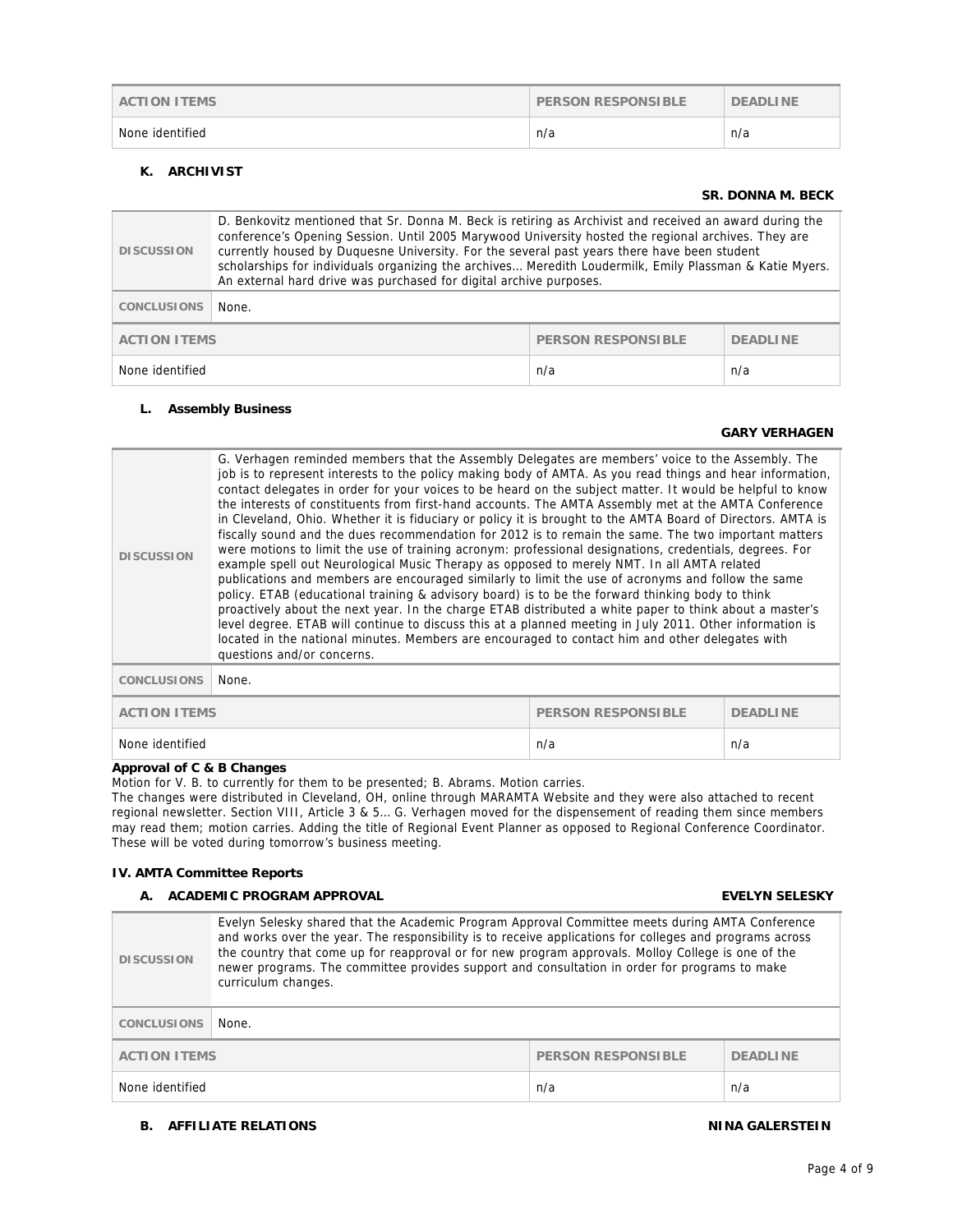| <b>DISCUSSION</b>                                                   | N. Galerstein shared that Affiliate Relations similarly meets at AMTA Conference. The job relates to<br>AMTA's relationships with other organizations. The committee's major task is to establish website links<br>with other organizations. Examples include Drama and Dance Therapies and Art Therapy.<br>Approximately 25 organizations will be targeted such as American Psych. Association. |  |  |
|---------------------------------------------------------------------|--------------------------------------------------------------------------------------------------------------------------------------------------------------------------------------------------------------------------------------------------------------------------------------------------------------------------------------------------------------------------------------------------|--|--|
| <b>CONCLUSIONS</b>                                                  | None.                                                                                                                                                                                                                                                                                                                                                                                            |  |  |
| <b>ACTION ITEMS</b><br><b>PERSON RESPONSIBLE</b><br><b>DEADLINE</b> |                                                                                                                                                                                                                                                                                                                                                                                                  |  |  |
| None identified.<br>n/a<br>n/a                                      |                                                                                                                                                                                                                                                                                                                                                                                                  |  |  |

## **C.** AMTA BOARD OF DIRECTORS BRIAN ABRAMS ON BEHALF OF RUTHLEE ADLER

| <b>DISCUSSION</b>              | R. Adler was unable to attend. B. Abrams shared that a Diversity Committee is in the process of being<br>formed. |                           |                 |
|--------------------------------|------------------------------------------------------------------------------------------------------------------|---------------------------|-----------------|
| <b>CONCLUSIONS</b>             | None.                                                                                                            |                           |                 |
| <b>ACTION ITEMS</b>            |                                                                                                                  | <b>PERSON RESPONSIBLE</b> | <b>DEADLINE</b> |
| None identified.<br>n/a<br>n/a |                                                                                                                  |                           |                 |

### **D. Association Internship Approval**

### **THERESA MCMANUS**

| <b>DISCUSSION</b>                                            | Terry McManus highlighted the CMTE on Internship Supervision and Approval with nineteen attendees.<br>There was a lot of interest in reactivating sites or beginning new programs. Tomorrow is the open forum<br>for clinical training simultaneously occurring while educators will meet together. |  |  |
|--------------------------------------------------------------|-----------------------------------------------------------------------------------------------------------------------------------------------------------------------------------------------------------------------------------------------------------------------------------------------------|--|--|
| <b>CONCLUSIONS</b>                                           | None.                                                                                                                                                                                                                                                                                               |  |  |
| PERSON RESPONSIBLE<br><b>ACTION ITEMS</b><br><b>DEADLINE</b> |                                                                                                                                                                                                                                                                                                     |  |  |
| None identified.<br>n/a<br>n/a                               |                                                                                                                                                                                                                                                                                                     |  |  |

### **E. Continuing Education**

### **TRACY SOUHRADA**

| <b>DISCUSSION</b>                                                   | T. Souhrada mentioned that the best CMTEs in regions may be offered nationally. The course evaluation<br>forms at CMTEs are important to be completed in order to provide feedback and recommendations to the<br>national office. Over 200 attendees at conference for institute and CMTEs. For the first time CMTEs were<br>allowed to last for 3 hours. There was an Ethics Course offered by C. Shultis which is a new requirement.<br>There are some regulation changes so beware with recertifying. On Saturday, April 2 <sup>nd</sup> there are several<br>CMTE Courses. If you are interested in presenting please talk with T. Souhrada via person or e-mail. She<br>thanked CMTE Committee for their assistance reviewing the sessions. |  |  |
|---------------------------------------------------------------------|--------------------------------------------------------------------------------------------------------------------------------------------------------------------------------------------------------------------------------------------------------------------------------------------------------------------------------------------------------------------------------------------------------------------------------------------------------------------------------------------------------------------------------------------------------------------------------------------------------------------------------------------------------------------------------------------------------------------------------------------------|--|--|
| <b>CONCLUSIONS</b>                                                  | None.                                                                                                                                                                                                                                                                                                                                                                                                                                                                                                                                                                                                                                                                                                                                            |  |  |
| <b>ACTION ITEMS</b><br><b>PERSON RESPONSIBLE</b><br><b>DEADLINE</b> |                                                                                                                                                                                                                                                                                                                                                                                                                                                                                                                                                                                                                                                                                                                                                  |  |  |
| None identified<br>n/a<br>n/a                                       |                                                                                                                                                                                                                                                                                                                                                                                                                                                                                                                                                                                                                                                                                                                                                  |  |  |

D. Benkovitz thanked attendees and assisted with distributing door prizes. Meeting recessed at 6:35pm. Meeting reconvened on April 1, 2011 at 5:08pm.

Motion to add the Approval of Constitution & Bylaw Changes to the agenda; Carol Shultis. Motion carries. Motion to approve the minutes from General Business Meeting in Cleveland, OH; K. Murphy. Motion carries. Motion to open up the floor for nominations for candidates; K. O'Grady. Motion carries. Motion to vote on all of the C & B Changes in a block; E. Abbott. Motion carries. Changes carry by consensus.

### **F. EMPLOYMENT AND PUBLIC RELATIONS MEGHAN HINMAN DISCUSSION No report.**

|                                                                                                    |                    | ----------<br>19 U I U U U U U |  |
|----------------------------------------------------------------------------------------------------|--------------------|--------------------------------|--|
|                                                                                                    | <b>CONCLUSIONS</b> | None.                          |  |
| <b>ITEMS</b><br><b>RESPONSIBLE</b><br><b>DEADLINE</b><br><b>PERSON</b><br>'I ON<br>AC <sup>:</sup> |                    |                                |  |
| identified.<br>None<br>n/a<br>n/a                                                                  |                    |                                |  |

## **G. GOVERNMENT RELATIONS CAROL ANN BLANK**

|                   | C. Blank invited D. Polen to share information about NY. D. Polen shared that the NY StateOffice of |
|-------------------|-----------------------------------------------------------------------------------------------------|
| <b>DISCUSSION</b> | the professions approved the process for corporate practice settings to apply to mental health law. |
|                   | The NYSTF sent information or members an access the web site to check the umbrella's process. The   |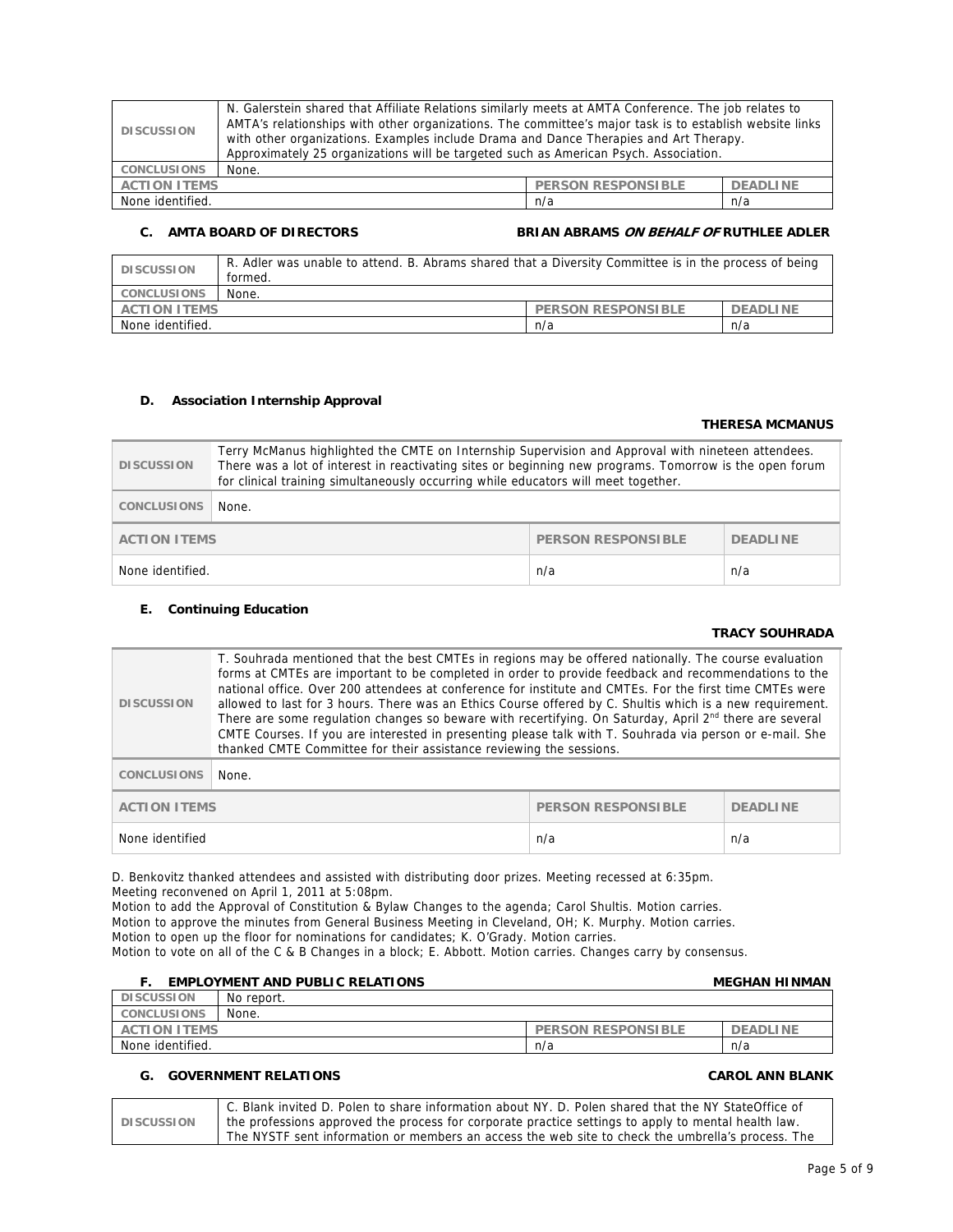|                    | concerned about violations than the video is recommended. The NYSTF received phone calls from<br>practitioners about unlicensed practice related to title protection. David Hamilton led a pre-conference<br>CMTE with approximately twenty attendees. He is willing to be contacted directly. There is a NY State<br>Meeting at 7am tomorrow morning with his contact information. On a national level, AMTA has several<br>Tweets through Tweet. Judy Simpson has kept the organization involved. May 3 will be Children's<br>Mental Health Awareness Day for the second year in a row. SAMPSA.gov has additional suggestions<br>for how to advocate for children's mental health awareness. If members choose to participate in<br>awareness days then they may be reimbursed if they contact GR Chair. Beth Schwartz shared that<br>Creative Arts Therapists provided presentations last year. This year FACT Sheets were provided for<br>children experiencing trauma. Autism Acceptance Day and Light it up Blue Day is today and tomorrow<br>is Autism Awareness Day. |  |  |
|--------------------|------------------------------------------------------------------------------------------------------------------------------------------------------------------------------------------------------------------------------------------------------------------------------------------------------------------------------------------------------------------------------------------------------------------------------------------------------------------------------------------------------------------------------------------------------------------------------------------------------------------------------------------------------------------------------------------------------------------------------------------------------------------------------------------------------------------------------------------------------------------------------------------------------------------------------------------------------------------------------------------------------------------------------------------------------------------------------|--|--|
| <b>CONCLUSIONS</b> | None.                                                                                                                                                                                                                                                                                                                                                                                                                                                                                                                                                                                                                                                                                                                                                                                                                                                                                                                                                                                                                                                                        |  |  |
|                    | <b>ACTION ITEMS</b><br><b>DEADLINE</b><br><b>PERSON RESPONSIBLE</b>                                                                                                                                                                                                                                                                                                                                                                                                                                                                                                                                                                                                                                                                                                                                                                                                                                                                                                                                                                                                          |  |  |
| None identified.   | n/a<br>n/a                                                                                                                                                                                                                                                                                                                                                                                                                                                                                                                                                                                                                                                                                                                                                                                                                                                                                                                                                                                                                                                                   |  |  |

## **H. International Relations**

## **FLOSSIE IERARDI**

| <b>DISCUSSION</b>                                                   | F. Ierardi shared upcoming conferences that are available on the VOICES Website. In chronological order<br>there is the Canadian Association of Conference, Norwegian, 3 <sup>rd</sup> InternatioanL Music Therpay Research<br>Conference, Music Symposium in Minneapolis and World Congress in Seoul. Also is the Scandinavian<br>Conference for Psychotherapy. The annual networking luncheon is well received though it is scheduled<br>conflicting with Assembly of Delegates Meeting. Also an idea is for international projects to be exhibited<br>at an upcoming conference. Contact F. Ierardi with interest in a research poster session. |  |  |
|---------------------------------------------------------------------|----------------------------------------------------------------------------------------------------------------------------------------------------------------------------------------------------------------------------------------------------------------------------------------------------------------------------------------------------------------------------------------------------------------------------------------------------------------------------------------------------------------------------------------------------------------------------------------------------------------------------------------------------|--|--|
| <b>CONCLUSIONS</b>                                                  | None.                                                                                                                                                                                                                                                                                                                                                                                                                                                                                                                                                                                                                                              |  |  |
| <b>ACTION ITEMS</b><br><b>PERSON RESPONSIBLE</b><br><b>DEADLINE</b> |                                                                                                                                                                                                                                                                                                                                                                                                                                                                                                                                                                                                                                                    |  |  |
| None identified<br>n/a<br>n/a                                       |                                                                                                                                                                                                                                                                                                                                                                                                                                                                                                                                                                                                                                                    |  |  |

## **I. Judicial Review**

## **EVELYN SELESKY**

| <b>DISCUSSION</b>                                            | E. Selesky shared that there is no new business at this time. |     |     |
|--------------------------------------------------------------|---------------------------------------------------------------|-----|-----|
| CONCLUSIONS                                                  | None.                                                         |     |     |
| PERSON RESPONSIBLE<br><b>DEADLINE</b><br><b>ACTION ITEMS</b> |                                                               |     |     |
| None identified                                              |                                                               | n/a | n/a |

## **J. Membership**

## **GENE ANN BEHRENS**

| <b>DISCUSSION</b>                                                   | G. Behrens shared that the committee met to review projects occurring regionally. MARAMTA is the<br>only region with Vice President of Membership and most organized with membership initiatives. The<br>next representative will continue the call-a-thon. |  |
|---------------------------------------------------------------------|-------------------------------------------------------------------------------------------------------------------------------------------------------------------------------------------------------------------------------------------------------------|--|
| <b>CONCLUSIONS</b>                                                  | None.                                                                                                                                                                                                                                                       |  |
| <b>ACTION ITEMS</b><br><b>PERSON RESPONSIBLE</b><br><b>DEADLINE</b> |                                                                                                                                                                                                                                                             |  |
| None identified.<br>n/a<br>n/a                                      |                                                                                                                                                                                                                                                             |  |

## **K. Professional Advocacy**

## **LEAH OSWANSKI**

| <b>DISCUSSION</b>   | L. Oswanski offered her support for handling professional advocacy. AMTA Website lists music modalities<br>comparison chart in addition to other resources. |                           |                 |
|---------------------|-------------------------------------------------------------------------------------------------------------------------------------------------------------|---------------------------|-----------------|
| CONCLUSIONS         | None.                                                                                                                                                       |                           |                 |
| <b>ACTION ITEMS</b> |                                                                                                                                                             | <b>PERSON RESPONSIBLE</b> | <b>DEADLINE</b> |
| None identified     |                                                                                                                                                             | n/a                       | n/a             |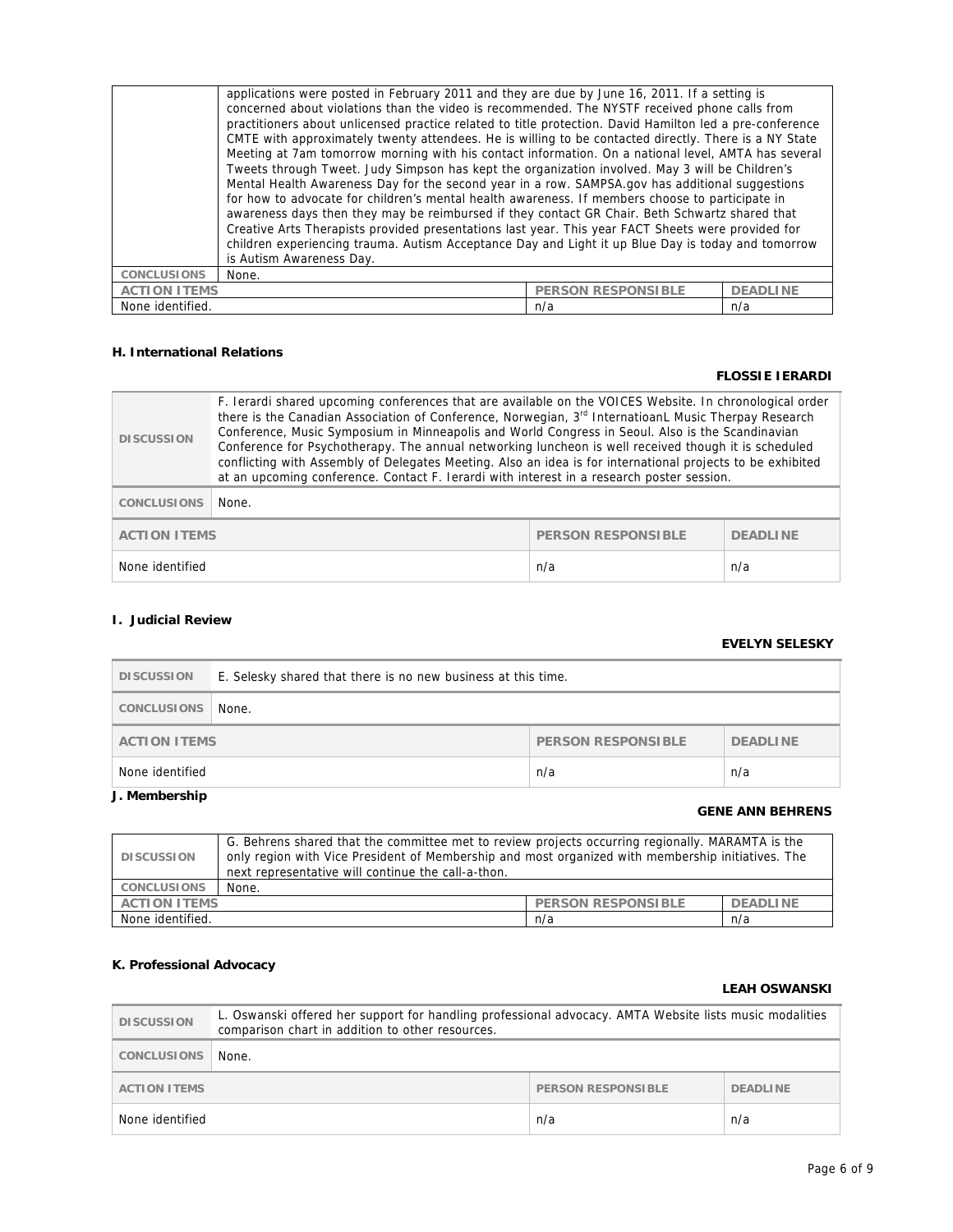## **L. Reimbursement**

| <b>DISCUSSION</b>   | There was no representative to give a report. D. Benkovitz shared that under the Membership Area of the<br>AMTA Website changes are regularly listed. |                           |                 |
|---------------------|-------------------------------------------------------------------------------------------------------------------------------------------------------|---------------------------|-----------------|
| <b>CONCLUSIONS</b>  | None.                                                                                                                                                 |                           |                 |
| <b>ACTION ITEMS</b> |                                                                                                                                                       | <b>PERSON RESPONSIBLE</b> | <b>DEADLINE</b> |
| None identified     |                                                                                                                                                       | n/a                       | n/a             |

## **M. Research**

## **ANTHONY MEADOWS**

| <b>DISCUSSION</b>                                                   | A. Meadows shared the Research Track that will be at next year's conference Research & Implementation<br>of Client Assessment in Music Therapy. Additionally there is a research grant available for clinicians and<br>recently MARAMTA Students. Information for the research award will be available online next week with a<br>June deadline. Music Therapy Perspectives (MTP) and Journal of Music Therpay will soon have an online<br>site for abstracts and editorial features. Both JMT and MTP will proceed with online submissions.<br>Submission guidelines have been updated and are available on the current website. The criteria for MTP<br>have been expanded to included critical analysis, position papers, expanding on qualitative research, etc.<br>Also cross-journal collaborations may expand methodology of quantitative and qualitative research. He is<br>the new editor of MTP and Sherry Rob is the new journal of JMT. |  |
|---------------------------------------------------------------------|-----------------------------------------------------------------------------------------------------------------------------------------------------------------------------------------------------------------------------------------------------------------------------------------------------------------------------------------------------------------------------------------------------------------------------------------------------------------------------------------------------------------------------------------------------------------------------------------------------------------------------------------------------------------------------------------------------------------------------------------------------------------------------------------------------------------------------------------------------------------------------------------------------------------------------------------------------|--|
| <b>CONCLUSIONS</b>                                                  | None.                                                                                                                                                                                                                                                                                                                                                                                                                                                                                                                                                                                                                                                                                                                                                                                                                                                                                                                                               |  |
| <b>ACTION ITEMS</b><br><b>PERSON RESPONSIBLE</b><br><b>DEADLINE</b> |                                                                                                                                                                                                                                                                                                                                                                                                                                                                                                                                                                                                                                                                                                                                                                                                                                                                                                                                                     |  |
| None identified<br>n/a<br>n/a                                       |                                                                                                                                                                                                                                                                                                                                                                                                                                                                                                                                                                                                                                                                                                                                                                                                                                                                                                                                                     |  |

## **N. Special Target Populations**

### **BETH MCLAUGHLIN**

| <b>DISCUSSION</b>   | B. McLaughlin attended several of the meetings in Cleveland, OH and is the new representative. |                           |                 |
|---------------------|------------------------------------------------------------------------------------------------|---------------------------|-----------------|
| <b>CONCLUSIONS</b>  | None.                                                                                          |                           |                 |
| <b>ACTION ITEMS</b> |                                                                                                | <b>PERSON RESPONSIBLE</b> | <b>DEADLINE</b> |
| None identified     |                                                                                                | n/a                       | n/a             |

## **O. Standards of Clinical Practice**

## **ROBERT MILLER**

| <b>DISCUSSION</b>                                | Bob Miller was unable to attend and as a result passed a report to D. Benkvoitz. The committee is<br>working on supervision standards that explain explanation/guidelines of supervision and vicarious liability.<br>Also, they are updating their language to include major changes of developmental disabilities ---<br>intellectual & developmental disabilities. Instead of geriatrics we now use older adults. Also there are<br>changes in medical standards as they relate to NICU with an upcoming survey to be presented at 2011<br>Assembly. If you would like to remain updated then members are encouraged to check the committee's<br>link through AMTA Website's Members Only Section. |                 |     |
|--------------------------------------------------|------------------------------------------------------------------------------------------------------------------------------------------------------------------------------------------------------------------------------------------------------------------------------------------------------------------------------------------------------------------------------------------------------------------------------------------------------------------------------------------------------------------------------------------------------------------------------------------------------------------------------------------------------------------------------------------------------|-----------------|-----|
| <b>CONCLUSIONS</b>                               | None.                                                                                                                                                                                                                                                                                                                                                                                                                                                                                                                                                                                                                                                                                                |                 |     |
| <b>ACTION ITEMS</b><br><b>PERSON RESPONSIBLE</b> |                                                                                                                                                                                                                                                                                                                                                                                                                                                                                                                                                                                                                                                                                                      | <b>DEADLINE</b> |     |
| None identified<br>n/a                           |                                                                                                                                                                                                                                                                                                                                                                                                                                                                                                                                                                                                                                                                                                      |                 | n/a |

## **P. STUDENT AFFAIRS** SUE HADLEY

| <b>DISCUSSION</b> | S. Hadley introduced AMTAS President: Jessica Jarvis. There has been a new website for AMTAS to |
|-------------------|-------------------------------------------------------------------------------------------------|
|                   | include details about music therapy amtas.org. AMTAS is now a member of WFMT. AMTAS has a       |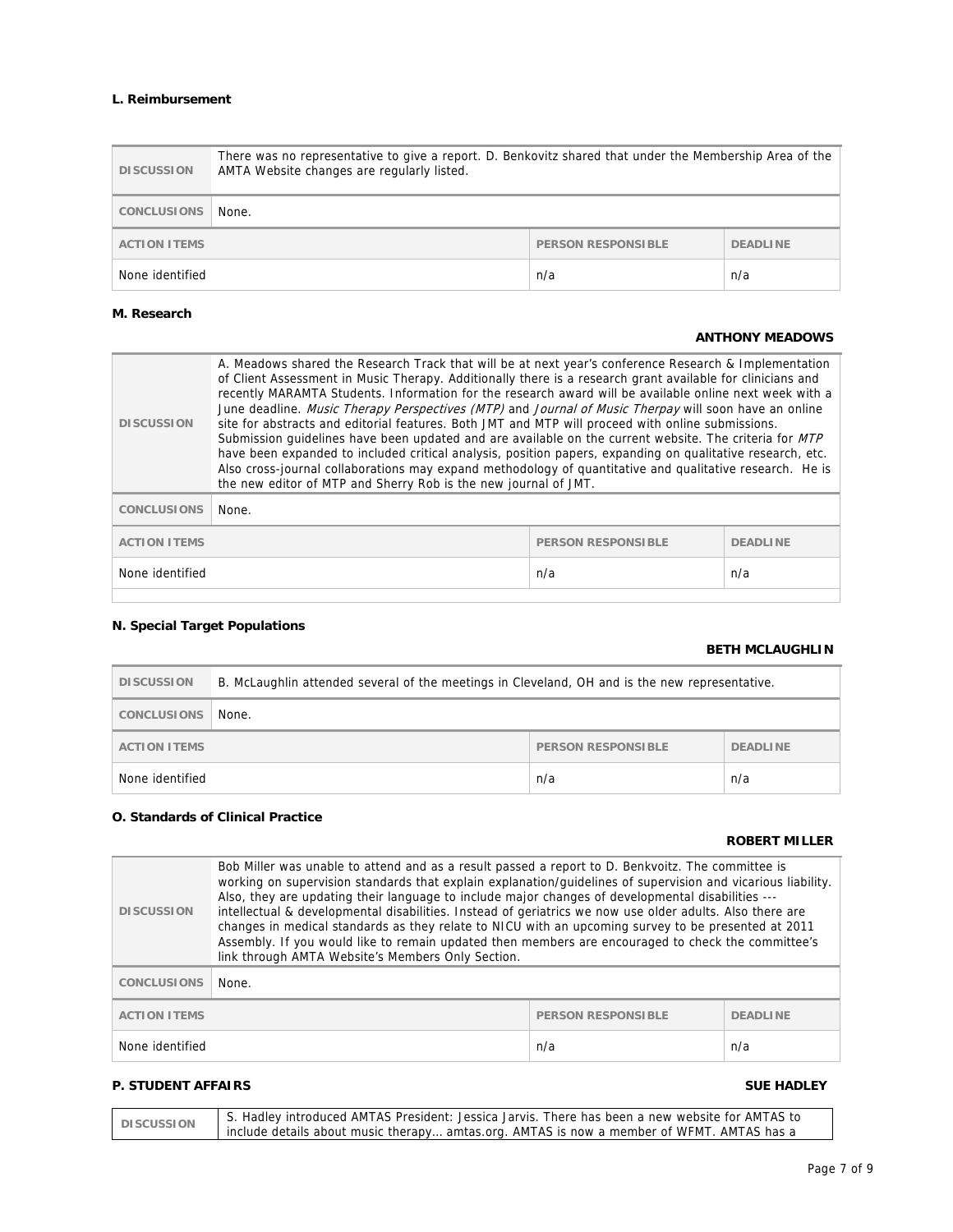|                     | timeline with January to January. The new advisor is Allyson Wendell. The Student Handbook is being<br>re-written. There are 14 standing committee members. There was ongoing discussion about the<br>definition and roles of student representatives. Andrew Knight is creating policies/procedures with |                           |                 |
|---------------------|-----------------------------------------------------------------------------------------------------------------------------------------------------------------------------------------------------------------------------------------------------------------------------------------------------------|---------------------------|-----------------|
|                     | communication of the student standing committee members.                                                                                                                                                                                                                                                  |                           |                 |
| <b>CONCLUSIONS</b>  | None.                                                                                                                                                                                                                                                                                                     |                           |                 |
| <b>ACTION ITEMS</b> |                                                                                                                                                                                                                                                                                                           | <b>PERSON RESPONSIBLE</b> | <b>DEADLINE</b> |
| None identified.    |                                                                                                                                                                                                                                                                                                           | n/a                       | n/a             |

## **Q. Communications and Technology**

## **MATTHEW PHILLIPS**

| <b>DISCUSSION</b>                                | M. Phillips talked about the three concurrent sessions held at AMTA Conference. The committee is<br>accepting new ideas for content on sessions. If you need assistance with particular areas then contact M.<br>Phillips to be connected with a Technology Assistant. The newsletter is now electronically based delivered<br>to member's e-mail addresses. There were 3 uses of Constant Contact System. There are three copies of<br>the newsletter that are still mailed in paper copy. The newsletter is still accessible online through<br>MARAMTA Website. One of the challenges with three-times-a-year system, a committee was recently<br>formed to analyze frequency/content of newsletter. |                 |     |
|--------------------------------------------------|--------------------------------------------------------------------------------------------------------------------------------------------------------------------------------------------------------------------------------------------------------------------------------------------------------------------------------------------------------------------------------------------------------------------------------------------------------------------------------------------------------------------------------------------------------------------------------------------------------------------------------------------------------------------------------------------------------|-----------------|-----|
| <b>CONCLUSIONS</b>                               | None.                                                                                                                                                                                                                                                                                                                                                                                                                                                                                                                                                                                                                                                                                                  |                 |     |
| <b>ACTION ITEMS</b><br><b>PERSON RESPONSIBLE</b> |                                                                                                                                                                                                                                                                                                                                                                                                                                                                                                                                                                                                                                                                                                        | <b>DEADLINE</b> |     |
| None identified                                  |                                                                                                                                                                                                                                                                                                                                                                                                                                                                                                                                                                                                                                                                                                        | n/a             | n/a |

# **XXVI. Other Business**

| <b>DISCUSSION</b>   | Nominations Slate: Move to close nominations for President-Elect; G. Behrens. Motion carries.<br>Vice-President for Membership, there were no nominations from the floor. Move to close the slate for<br>nominations for VP for Membership; G. Behrens. Motion carries.<br>There were no nominations from the floor for VP for Conference Planning-Elect. Move to close<br>nominations for VP for CP-Elect Slate; D. Polen. Motion carries.<br>There were no nominations from the floor for Government Relations Chair. Move to close nominations for<br>GR Chair Slate; K. Murphy. Motion carries.<br>There were no nominations from the floor for PR Chair. Move to close nominations for PR Chair Slate: K.<br>Murphy. Motion carries.<br>There were no nominations from the floor for Treasurer. Move to close nominations for Treasurer Slate:<br>K. Murphy. Motion carries.<br>Karen Jasko, Jill Lucente and Andy Hunt were added to the slate for ATMA Assembly Delegates. Motion to<br>close nominations for AMTA Assembly of Delegates Slate; K. Murphy. Motion carries.<br>Paul Nolan was nominated to run as AMTA President - Elect. He requested input for visions of AMTA,<br>further improvements with the membership organizations. He also requested problems and concerns.<br>Brian Hunter spoke as AMTA Board Member and Historian. AMTA recently celebrated sixty years of music<br>therapy in Fall 2010. Last year Charles Barswell, Don Shell & Helen Bonny. Norman Goldburg passed<br>away yesterday after battling pneumonia. The funeral will be held in St. Louis. He was the founder and<br>president of MMB Music one of the first products that supported music therapy. MMB Catalogue<br>contained every publication at the time in music therapy. He was a full supporter and organizer/founding<br>members of American Orff Schullwork Association. He leaves behind a legacy as a kind and gentle man<br>St. Louis Dispatch has a quest book.<br>B. Abrams wanted to recognize the retirement of Dr. Kenneth Bruscia as a region, supporter of the<br>profess from his mind and heart.<br>B. MacLean reminded members about the Dessert Bar with 8:30pm Dessert Bar and 9:00pm Concert. The<br>MARAMTS is selling tote bag for eight dollars. The music therapists of Maryland will host a concert on<br>May 22 at 4pm at Hoard Community College to fund Japan. Molly Griest<br>N. Galerstein reminded members to recycle name badges.<br>K. Murphy shared that 3 of 4 Assembly Delegate Representatives are from MARAMTA. Please convey<br>them in order to be addressed at upcoming June Meeting. |  |  |
|---------------------|--------------------------------------------------------------------------------------------------------------------------------------------------------------------------------------------------------------------------------------------------------------------------------------------------------------------------------------------------------------------------------------------------------------------------------------------------------------------------------------------------------------------------------------------------------------------------------------------------------------------------------------------------------------------------------------------------------------------------------------------------------------------------------------------------------------------------------------------------------------------------------------------------------------------------------------------------------------------------------------------------------------------------------------------------------------------------------------------------------------------------------------------------------------------------------------------------------------------------------------------------------------------------------------------------------------------------------------------------------------------------------------------------------------------------------------------------------------------------------------------------------------------------------------------------------------------------------------------------------------------------------------------------------------------------------------------------------------------------------------------------------------------------------------------------------------------------------------------------------------------------------------------------------------------------------------------------------------------------------------------------------------------------------------------------------------------------------------------------------------------------------------------------------------------------------------------------------------------------------------------------------------------------------------------------------------------------------------------------------------------------------------------------------------------------------------------------------------------------------------------------------------------------------------------------------------------------------------------------------------------------------------|--|--|
| <b>CONCLUSIONS</b>  | None.                                                                                                                                                                                                                                                                                                                                                                                                                                                                                                                                                                                                                                                                                                                                                                                                                                                                                                                                                                                                                                                                                                                                                                                                                                                                                                                                                                                                                                                                                                                                                                                                                                                                                                                                                                                                                                                                                                                                                                                                                                                                                                                                                                                                                                                                                                                                                                                                                                                                                                                                                                                                                                |  |  |
|                     |                                                                                                                                                                                                                                                                                                                                                                                                                                                                                                                                                                                                                                                                                                                                                                                                                                                                                                                                                                                                                                                                                                                                                                                                                                                                                                                                                                                                                                                                                                                                                                                                                                                                                                                                                                                                                                                                                                                                                                                                                                                                                                                                                                                                                                                                                                                                                                                                                                                                                                                                                                                                                                      |  |  |
| <b>ACTION ITEMS</b> | <b>PERSON RESPONSIBLE</b><br><b>DEADLINE</b>                                                                                                                                                                                                                                                                                                                                                                                                                                                                                                                                                                                                                                                                                                                                                                                                                                                                                                                                                                                                                                                                                                                                                                                                                                                                                                                                                                                                                                                                                                                                                                                                                                                                                                                                                                                                                                                                                                                                                                                                                                                                                                                                                                                                                                                                                                                                                                                                                                                                                                                                                                                         |  |  |
| None identified     | n/a<br>n/a                                                                                                                                                                                                                                                                                                                                                                                                                                                                                                                                                                                                                                                                                                                                                                                                                                                                                                                                                                                                                                                                                                                                                                                                                                                                                                                                                                                                                                                                                                                                                                                                                                                                                                                                                                                                                                                                                                                                                                                                                                                                                                                                                                                                                                                                                                                                                                                                                                                                                                                                                                                                                           |  |  |
|                     |                                                                                                                                                                                                                                                                                                                                                                                                                                                                                                                                                                                                                                                                                                                                                                                                                                                                                                                                                                                                                                                                                                                                                                                                                                                                                                                                                                                                                                                                                                                                                                                                                                                                                                                                                                                                                                                                                                                                                                                                                                                                                                                                                                                                                                                                                                                                                                                                                                                                                                                                                                                                                                      |  |  |